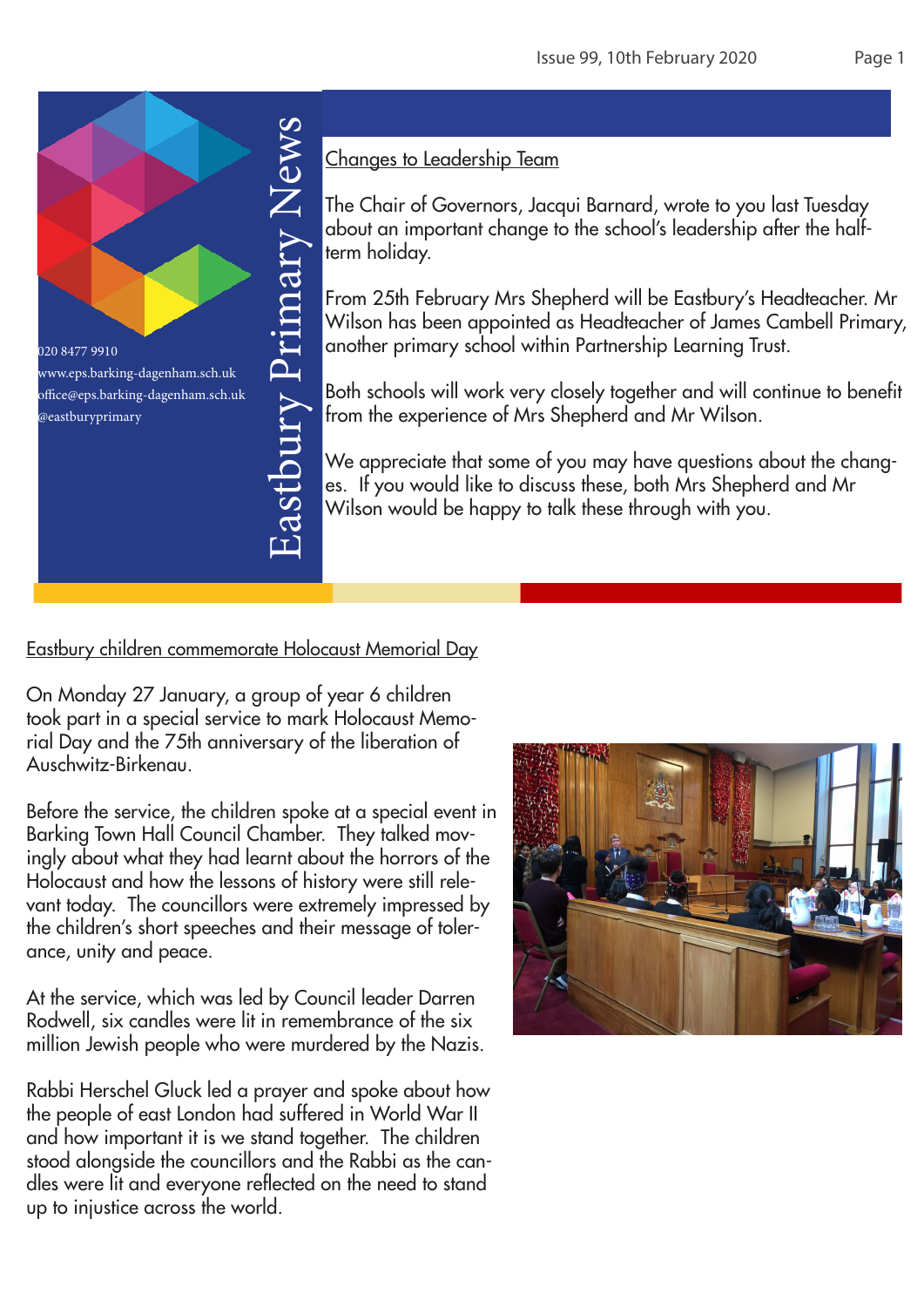### Best attending classes

Children who have good attendance at school are likely to make more progress and do better in their learning. Our whole school target is 97% attendance and all children who have 100% attendance during the year receive a special certificate.

Congratulations to the best attending classes in each phase from last week.

 $1C + 1D$  99 13%

3C 99.23%

6E 98.40%



### **Dates**

February

Friday 14th: Break up for half-term holiday & Non-uniform day Tuesday 25th: Return back to school

**March** 

Thursday 5th: World Book Day Wednesday 11th: Parents' Evenings Thursday 12th: Parents' Evenings

April Friday 3rd: Last day of spring term

#### Charity Day – 14th February 2020

Following an excellent suggestion from one of our parents, we have decided to hold a non-uniform day to raise money for charity on the last day of this half-term, Friday 14th February 2020.

We would kindly ask that you give a £1.00 donation for charity on that day. This will help children at Eastbury to understand that they are part of a wider community and that everyone has a responsibility to help people in need.

We invite you to email office@eps.barkingdagenham with your suggestion for the charity (or charities) that should receive the money. Following the day, we will let you know how much money you helped us raise and where the money will go.

Parenting course: help your child be happy, confident and do well

Our very popular parenting course, Parent Gym, will be starting again on Friday 14th February at 9.00am.

Parent Gym is a course of six weekly sessions packed with practical tips and techniques to make family life easier and help your children thrive. The sessions are fun and interactive, and it is a great chance to meet and chat with other parents.

If you would like to book onto the course or find out more, please contact the school office or speak to Miss Kerr, our Family Liaison Officer.

#### International Languages Day

On Friday 31 January, children at Eastbury celebrated International Languages Day. In our school there are many children and staff who are bilingual or multilingual, speaking more than 60 different languages and bringing together different cultures from all continents of the planet Earth.

The children learnt to speak, read and write in a variety of different foreign languages, including Arabic, Greek and Bengali. They practised phrases in those languages, listened to songs and short stories and used different alphabets to write their names.

It was amazing to see the children so excited and dressed up in their traditional costumes or in the colours of their nation's flags.

All the children showed great pride in their backgrounds as well immense respect for other children's cultures and languages. Everyone had a fantastic day.

Thank you for your support and donations we raised: £488.27.



#### Aldi Sports Kit for Schools

Thank you for all the support in collecting the Aldi Kit for Schools stickers. You brought in over 500 stickers and, as a result, the school will be receiving an exclusive sports kit from Aldi. We can use this kit in future school sports competitions. Unfortunately we did not win the big prize of £20000, but that won't stop the school continuing to promote a healthy and active lifestyle!

#### Homework

We would like to thank all the parents and families who support their children with their homework. Homework – together with daily reading, learning times tables and spellings - can really help your child to make excellent progress at school.

Homework is set once a week (sometimes written and sometimes on-line) and it is expected that all children complete this homework. If you would like to discuss your child's homework, please speak to your class teacher.

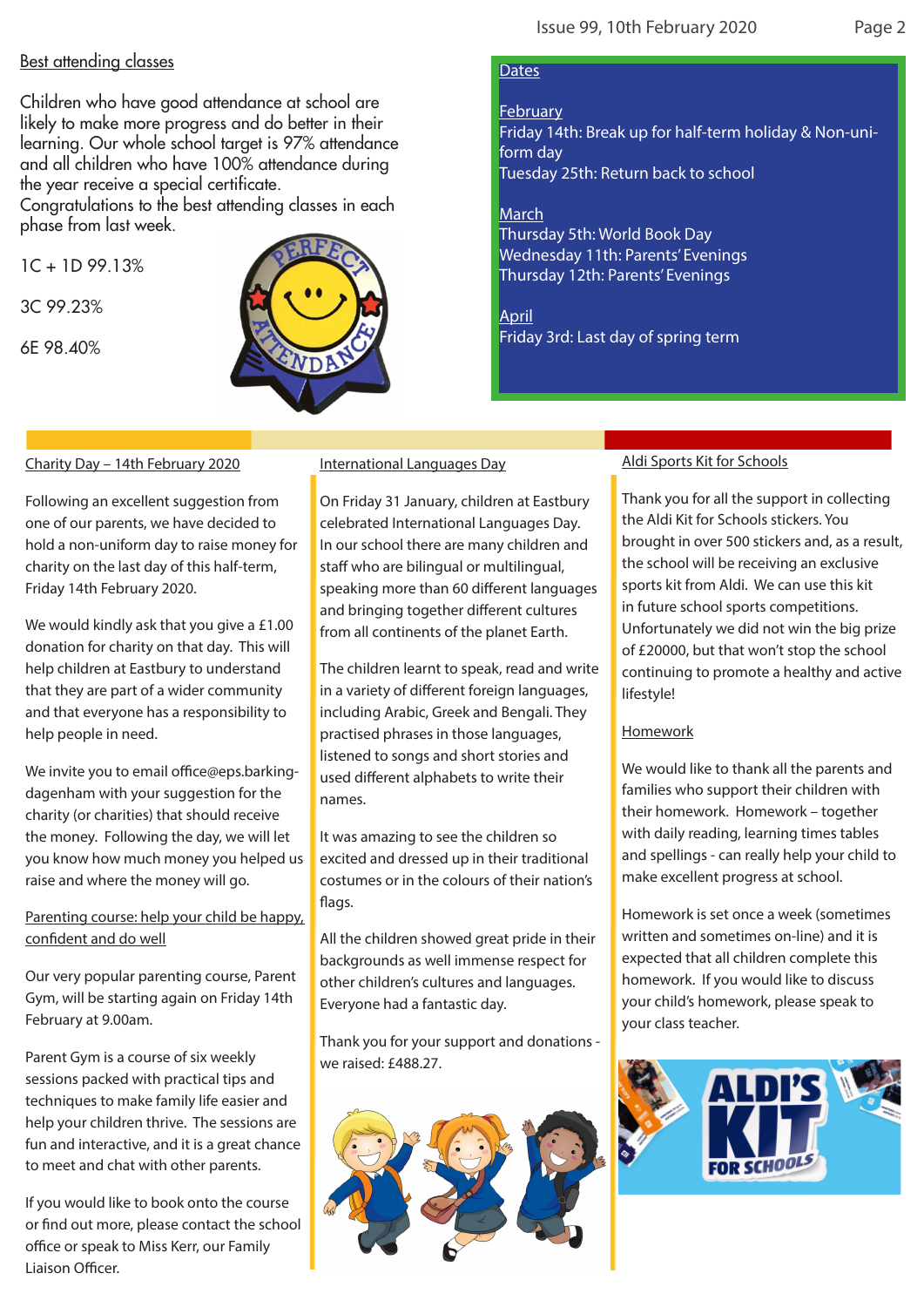We would like to thank everyone who participated in this year's parent survey. The results were very positive:

•88% of parents felt that their child makes good progress at the school

•90% of parents agreed that the schools makes sure its pupils are well behaved

•87% of parents would recommend this school to another parent

A few of your comments:

"This has been a great school for my daughter. I appreciate all the work staff done from nursery till present."

"The staff are very friendly and they do their best to help if asked."

"It is a community school with a sense of togetherness."

"My children are happy to go to this school and I can see their progress."

While these are good results, we aim for 100% in every area! We are therefore carefully considering your comments on what we would do well and how we could improve so that we can make the school even better. One example of this is your suggestion that we have VE Day celebrations in May and we are now planning for these.

If you have any other suggestions about improvement to the school, then please don't wait until next year's survey: speak to us and let us know!



## Looking after the environment

The fabulous children who are our Eco Warriors and School Councillors have been teaming up to brainstorm ways we can recycle at Eastbury. They have been sharing some great ideas of how to do this, including an Eco Warrior Day, a poster competition and setting up a clothes collection bank at school.

Look out for our new bin signs in the playground and classrooms. We will also be sharing information and tips on how to recycle at the next Celebration Assembly. Remember ... "When in doubt, waste bin it out!"

# Votes for Schools

Every week children discuss a 'Votes for Schools' topic, which<br>helps boost their eracy skills, as well as increasing their helps boost their oracy skills, as well as increasing their knowledge and understanding of current affairs. It is also great for parents to discuss these topics with their children at home.

Last week was Children's Mental Health Week and, as a result, the Votes for Schools topic in Key Stage 2 was 'could you support a friend struggling with their mental health?'. The topic for Key Stage 1 was 'should you always put your friends first?'.

Following their discussions in class, most children in Key Stage 2 voted that they could support a friend struggling with their mental health (which reflected the national vote). In Key Stage 1, the results were more even, with a small majority of children voting against the topic.



First Aid

After half term, there will be a change in the arrangements for reporting first aid to parents:

•if your child has a bump on the head, then he/she will be given a green wrist band and you will receive a letter at the end of the day. You will also receive a phone call when it happens. During the phone call, we will discuss whether your child needs to be collected or can stay at school. If your child stays at school, then he/she will be monitored.

•if your child has first aid for any other reason, then he/she will be given a yellow wrist band with his/her name, class, date, time, injury and the action taken by the first aider. You will not receive a phone call unless the injury is serious. This new system will mean that children no longer lose the slips before getting home.

Thank you in advance for your support. We will welcome any feedback on how well the new system is working.

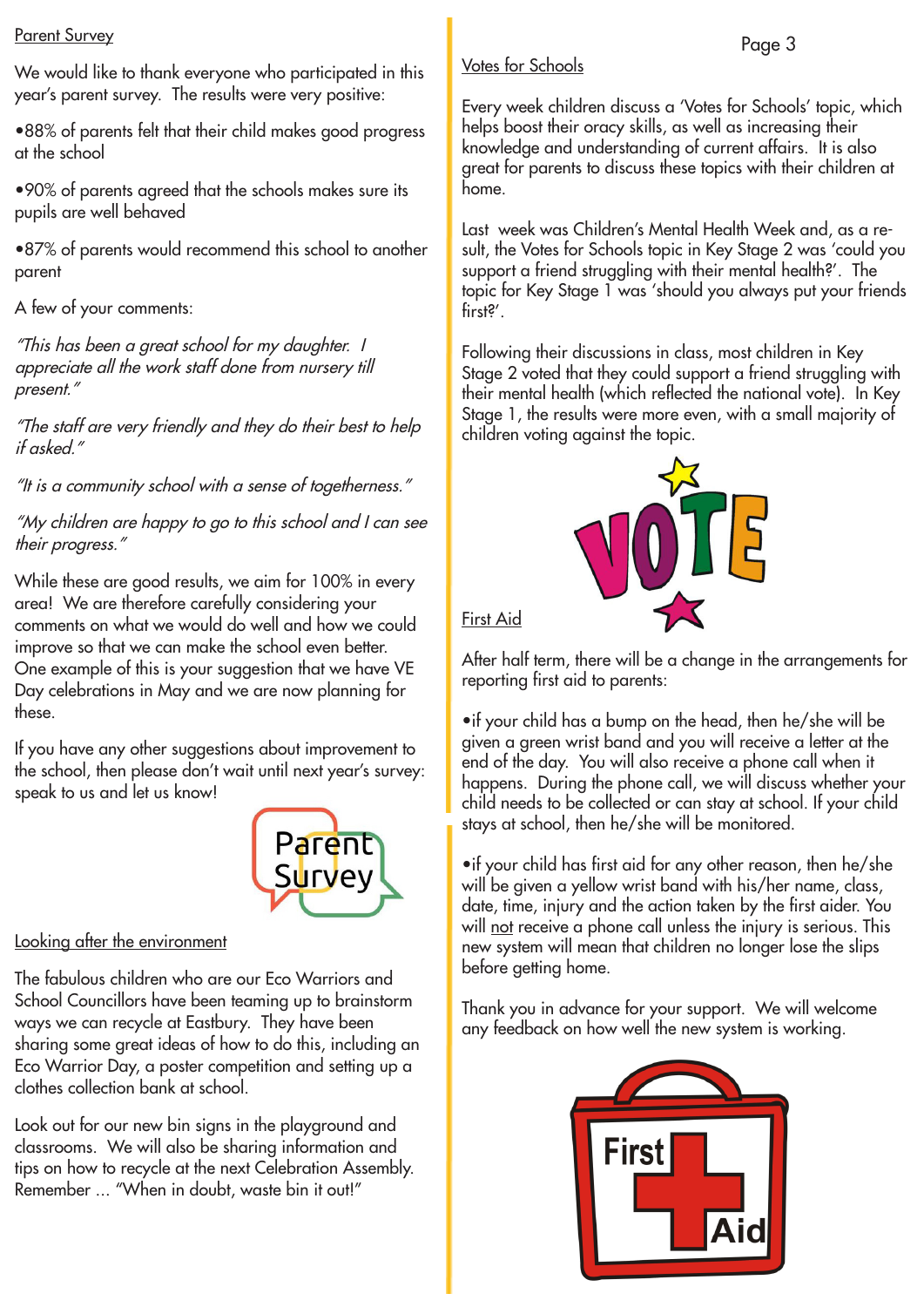# Stars of the Week!

One child from each class is selected every week to be the 'Star of the Week' and to receive a certificate. These certificates celebrate how that child has demonstrated one or more of our Eastbury values: creativity, respect, aiming high, teamwork, enjoyment and resilience.

Well done to our latest Stars of the Week!

| Chloe<br>for writing her name independently.<br><b>RA</b><br>for settling in well in RC, welcome to Eastbury!<br><b>RC</b><br>Yunus<br>for being a sensible member in class and always helpful.<br>Parisa<br><b>RD</b><br>for showing increased confidence, independence and initiative in all his work.<br>1A<br>Rayan<br>for always extending and stretching her learning at home.<br>Fayha<br>1B<br>for working exceptionally hard in Maths and aiming high!<br>Harry<br>1C<br>for always working hard and aiming high in all subjects.<br>Wilfred<br>1 <sub>D</sub><br>for working hard in all lessons, following instructions at all times and her neat presenta-<br>Alizah<br>2A<br>tion in the books. Alizah is a role-model for other children.<br>David P<br>2B<br>for aiming high and mastering telling the time.<br>Tia<br>for sharing ideas in class.<br>2C<br><b>Teddy</b><br>for always trying his best in lessons and being resilient.<br>2D<br>for trying extra hard in all lessons.<br>Joseph<br>3A<br>Abdullah<br>for always having a good attitude towards his learning.<br>3B<br>for trying really hard to improve her handwriting.<br>Neviyah<br>3C<br>Yasin<br>for his excellent progress in maths.<br>3D<br>Zahir<br>for fantastic effort improving his handwriting.<br>4A<br>for always having a positive attitude towards learning.<br>Egle<br>4B<br>for applying what he has learnt in phonics in lesson.<br>4C<br>Lucas<br>for the outstanding improvement he has made in maths! Fantastic!<br>4D<br>Ismael<br>for scoring 40/40 in her arithmetic test.<br>Maliha<br>5A<br>for scoring 40/40 in her arithmetic test.<br>Fatoumata<br>5A<br>for being a thoughtful and caring member of 5B. He always ensures that he's helpful<br>Joseph<br>5B<br>towards his peers.<br>for persevering and trying his best during assessment week.<br>Andy<br>5C<br>5D<br>for settling down well in her new class and demonstrating a positive attitude to all areas<br>Sairah<br>of her work.<br>for always trying hard and having a fantastic attitude towards her learning.<br>5D<br>Andreea<br>for outstanding behaviour on our school trip.<br>Omar<br>6A<br>Haider<br>for outstanding behaviour on our school trip.<br>6A<br>for the fantastic improvement in her reading and writing.<br>Olga<br>6A<br>for exemplary behaviour during our trip to the Natural History Museum.<br>Oliver<br>6B<br>for exceptional behaviour on the school trip and for being so respectful that a member<br>George<br>6C<br>of the public commented on his polite manners.<br>for working hard and trying his very best during the GPS booster session.<br>Shabir<br>6D | Name   | Class | Reason                                        |  |
|----------------------------------------------------------------------------------------------------------------------------------------------------------------------------------------------------------------------------------------------------------------------------------------------------------------------------------------------------------------------------------------------------------------------------------------------------------------------------------------------------------------------------------------------------------------------------------------------------------------------------------------------------------------------------------------------------------------------------------------------------------------------------------------------------------------------------------------------------------------------------------------------------------------------------------------------------------------------------------------------------------------------------------------------------------------------------------------------------------------------------------------------------------------------------------------------------------------------------------------------------------------------------------------------------------------------------------------------------------------------------------------------------------------------------------------------------------------------------------------------------------------------------------------------------------------------------------------------------------------------------------------------------------------------------------------------------------------------------------------------------------------------------------------------------------------------------------------------------------------------------------------------------------------------------------------------------------------------------------------------------------------------------------------------------------------------------------------------------------------------------------------------------------------------------------------------------------------------------------------------------------------------------------------------------------------------------------------------------------------------------------------------------------------------------------------------------------------------------------------------------------------------------------------------------------------------------------------------------------------------------------------------------------------------------|--------|-------|-----------------------------------------------|--|
|                                                                                                                                                                                                                                                                                                                                                                                                                                                                                                                                                                                                                                                                                                                                                                                                                                                                                                                                                                                                                                                                                                                                                                                                                                                                                                                                                                                                                                                                                                                                                                                                                                                                                                                                                                                                                                                                                                                                                                                                                                                                                                                                                                                                                                                                                                                                                                                                                                                                                                                                                                                                                                                                            |        |       |                                               |  |
|                                                                                                                                                                                                                                                                                                                                                                                                                                                                                                                                                                                                                                                                                                                                                                                                                                                                                                                                                                                                                                                                                                                                                                                                                                                                                                                                                                                                                                                                                                                                                                                                                                                                                                                                                                                                                                                                                                                                                                                                                                                                                                                                                                                                                                                                                                                                                                                                                                                                                                                                                                                                                                                                            |        |       |                                               |  |
|                                                                                                                                                                                                                                                                                                                                                                                                                                                                                                                                                                                                                                                                                                                                                                                                                                                                                                                                                                                                                                                                                                                                                                                                                                                                                                                                                                                                                                                                                                                                                                                                                                                                                                                                                                                                                                                                                                                                                                                                                                                                                                                                                                                                                                                                                                                                                                                                                                                                                                                                                                                                                                                                            |        |       |                                               |  |
|                                                                                                                                                                                                                                                                                                                                                                                                                                                                                                                                                                                                                                                                                                                                                                                                                                                                                                                                                                                                                                                                                                                                                                                                                                                                                                                                                                                                                                                                                                                                                                                                                                                                                                                                                                                                                                                                                                                                                                                                                                                                                                                                                                                                                                                                                                                                                                                                                                                                                                                                                                                                                                                                            |        |       |                                               |  |
|                                                                                                                                                                                                                                                                                                                                                                                                                                                                                                                                                                                                                                                                                                                                                                                                                                                                                                                                                                                                                                                                                                                                                                                                                                                                                                                                                                                                                                                                                                                                                                                                                                                                                                                                                                                                                                                                                                                                                                                                                                                                                                                                                                                                                                                                                                                                                                                                                                                                                                                                                                                                                                                                            |        |       |                                               |  |
|                                                                                                                                                                                                                                                                                                                                                                                                                                                                                                                                                                                                                                                                                                                                                                                                                                                                                                                                                                                                                                                                                                                                                                                                                                                                                                                                                                                                                                                                                                                                                                                                                                                                                                                                                                                                                                                                                                                                                                                                                                                                                                                                                                                                                                                                                                                                                                                                                                                                                                                                                                                                                                                                            |        |       |                                               |  |
|                                                                                                                                                                                                                                                                                                                                                                                                                                                                                                                                                                                                                                                                                                                                                                                                                                                                                                                                                                                                                                                                                                                                                                                                                                                                                                                                                                                                                                                                                                                                                                                                                                                                                                                                                                                                                                                                                                                                                                                                                                                                                                                                                                                                                                                                                                                                                                                                                                                                                                                                                                                                                                                                            |        |       |                                               |  |
|                                                                                                                                                                                                                                                                                                                                                                                                                                                                                                                                                                                                                                                                                                                                                                                                                                                                                                                                                                                                                                                                                                                                                                                                                                                                                                                                                                                                                                                                                                                                                                                                                                                                                                                                                                                                                                                                                                                                                                                                                                                                                                                                                                                                                                                                                                                                                                                                                                                                                                                                                                                                                                                                            |        |       |                                               |  |
|                                                                                                                                                                                                                                                                                                                                                                                                                                                                                                                                                                                                                                                                                                                                                                                                                                                                                                                                                                                                                                                                                                                                                                                                                                                                                                                                                                                                                                                                                                                                                                                                                                                                                                                                                                                                                                                                                                                                                                                                                                                                                                                                                                                                                                                                                                                                                                                                                                                                                                                                                                                                                                                                            |        |       |                                               |  |
|                                                                                                                                                                                                                                                                                                                                                                                                                                                                                                                                                                                                                                                                                                                                                                                                                                                                                                                                                                                                                                                                                                                                                                                                                                                                                                                                                                                                                                                                                                                                                                                                                                                                                                                                                                                                                                                                                                                                                                                                                                                                                                                                                                                                                                                                                                                                                                                                                                                                                                                                                                                                                                                                            |        |       |                                               |  |
|                                                                                                                                                                                                                                                                                                                                                                                                                                                                                                                                                                                                                                                                                                                                                                                                                                                                                                                                                                                                                                                                                                                                                                                                                                                                                                                                                                                                                                                                                                                                                                                                                                                                                                                                                                                                                                                                                                                                                                                                                                                                                                                                                                                                                                                                                                                                                                                                                                                                                                                                                                                                                                                                            |        |       |                                               |  |
|                                                                                                                                                                                                                                                                                                                                                                                                                                                                                                                                                                                                                                                                                                                                                                                                                                                                                                                                                                                                                                                                                                                                                                                                                                                                                                                                                                                                                                                                                                                                                                                                                                                                                                                                                                                                                                                                                                                                                                                                                                                                                                                                                                                                                                                                                                                                                                                                                                                                                                                                                                                                                                                                            |        |       |                                               |  |
|                                                                                                                                                                                                                                                                                                                                                                                                                                                                                                                                                                                                                                                                                                                                                                                                                                                                                                                                                                                                                                                                                                                                                                                                                                                                                                                                                                                                                                                                                                                                                                                                                                                                                                                                                                                                                                                                                                                                                                                                                                                                                                                                                                                                                                                                                                                                                                                                                                                                                                                                                                                                                                                                            |        |       |                                               |  |
|                                                                                                                                                                                                                                                                                                                                                                                                                                                                                                                                                                                                                                                                                                                                                                                                                                                                                                                                                                                                                                                                                                                                                                                                                                                                                                                                                                                                                                                                                                                                                                                                                                                                                                                                                                                                                                                                                                                                                                                                                                                                                                                                                                                                                                                                                                                                                                                                                                                                                                                                                                                                                                                                            |        |       |                                               |  |
|                                                                                                                                                                                                                                                                                                                                                                                                                                                                                                                                                                                                                                                                                                                                                                                                                                                                                                                                                                                                                                                                                                                                                                                                                                                                                                                                                                                                                                                                                                                                                                                                                                                                                                                                                                                                                                                                                                                                                                                                                                                                                                                                                                                                                                                                                                                                                                                                                                                                                                                                                                                                                                                                            |        |       |                                               |  |
|                                                                                                                                                                                                                                                                                                                                                                                                                                                                                                                                                                                                                                                                                                                                                                                                                                                                                                                                                                                                                                                                                                                                                                                                                                                                                                                                                                                                                                                                                                                                                                                                                                                                                                                                                                                                                                                                                                                                                                                                                                                                                                                                                                                                                                                                                                                                                                                                                                                                                                                                                                                                                                                                            |        |       |                                               |  |
|                                                                                                                                                                                                                                                                                                                                                                                                                                                                                                                                                                                                                                                                                                                                                                                                                                                                                                                                                                                                                                                                                                                                                                                                                                                                                                                                                                                                                                                                                                                                                                                                                                                                                                                                                                                                                                                                                                                                                                                                                                                                                                                                                                                                                                                                                                                                                                                                                                                                                                                                                                                                                                                                            |        |       |                                               |  |
|                                                                                                                                                                                                                                                                                                                                                                                                                                                                                                                                                                                                                                                                                                                                                                                                                                                                                                                                                                                                                                                                                                                                                                                                                                                                                                                                                                                                                                                                                                                                                                                                                                                                                                                                                                                                                                                                                                                                                                                                                                                                                                                                                                                                                                                                                                                                                                                                                                                                                                                                                                                                                                                                            |        |       |                                               |  |
|                                                                                                                                                                                                                                                                                                                                                                                                                                                                                                                                                                                                                                                                                                                                                                                                                                                                                                                                                                                                                                                                                                                                                                                                                                                                                                                                                                                                                                                                                                                                                                                                                                                                                                                                                                                                                                                                                                                                                                                                                                                                                                                                                                                                                                                                                                                                                                                                                                                                                                                                                                                                                                                                            |        |       |                                               |  |
|                                                                                                                                                                                                                                                                                                                                                                                                                                                                                                                                                                                                                                                                                                                                                                                                                                                                                                                                                                                                                                                                                                                                                                                                                                                                                                                                                                                                                                                                                                                                                                                                                                                                                                                                                                                                                                                                                                                                                                                                                                                                                                                                                                                                                                                                                                                                                                                                                                                                                                                                                                                                                                                                            |        |       |                                               |  |
|                                                                                                                                                                                                                                                                                                                                                                                                                                                                                                                                                                                                                                                                                                                                                                                                                                                                                                                                                                                                                                                                                                                                                                                                                                                                                                                                                                                                                                                                                                                                                                                                                                                                                                                                                                                                                                                                                                                                                                                                                                                                                                                                                                                                                                                                                                                                                                                                                                                                                                                                                                                                                                                                            |        |       |                                               |  |
|                                                                                                                                                                                                                                                                                                                                                                                                                                                                                                                                                                                                                                                                                                                                                                                                                                                                                                                                                                                                                                                                                                                                                                                                                                                                                                                                                                                                                                                                                                                                                                                                                                                                                                                                                                                                                                                                                                                                                                                                                                                                                                                                                                                                                                                                                                                                                                                                                                                                                                                                                                                                                                                                            |        |       |                                               |  |
|                                                                                                                                                                                                                                                                                                                                                                                                                                                                                                                                                                                                                                                                                                                                                                                                                                                                                                                                                                                                                                                                                                                                                                                                                                                                                                                                                                                                                                                                                                                                                                                                                                                                                                                                                                                                                                                                                                                                                                                                                                                                                                                                                                                                                                                                                                                                                                                                                                                                                                                                                                                                                                                                            |        |       |                                               |  |
|                                                                                                                                                                                                                                                                                                                                                                                                                                                                                                                                                                                                                                                                                                                                                                                                                                                                                                                                                                                                                                                                                                                                                                                                                                                                                                                                                                                                                                                                                                                                                                                                                                                                                                                                                                                                                                                                                                                                                                                                                                                                                                                                                                                                                                                                                                                                                                                                                                                                                                                                                                                                                                                                            |        |       |                                               |  |
|                                                                                                                                                                                                                                                                                                                                                                                                                                                                                                                                                                                                                                                                                                                                                                                                                                                                                                                                                                                                                                                                                                                                                                                                                                                                                                                                                                                                                                                                                                                                                                                                                                                                                                                                                                                                                                                                                                                                                                                                                                                                                                                                                                                                                                                                                                                                                                                                                                                                                                                                                                                                                                                                            |        |       |                                               |  |
|                                                                                                                                                                                                                                                                                                                                                                                                                                                                                                                                                                                                                                                                                                                                                                                                                                                                                                                                                                                                                                                                                                                                                                                                                                                                                                                                                                                                                                                                                                                                                                                                                                                                                                                                                                                                                                                                                                                                                                                                                                                                                                                                                                                                                                                                                                                                                                                                                                                                                                                                                                                                                                                                            |        |       |                                               |  |
|                                                                                                                                                                                                                                                                                                                                                                                                                                                                                                                                                                                                                                                                                                                                                                                                                                                                                                                                                                                                                                                                                                                                                                                                                                                                                                                                                                                                                                                                                                                                                                                                                                                                                                                                                                                                                                                                                                                                                                                                                                                                                                                                                                                                                                                                                                                                                                                                                                                                                                                                                                                                                                                                            |        |       |                                               |  |
|                                                                                                                                                                                                                                                                                                                                                                                                                                                                                                                                                                                                                                                                                                                                                                                                                                                                                                                                                                                                                                                                                                                                                                                                                                                                                                                                                                                                                                                                                                                                                                                                                                                                                                                                                                                                                                                                                                                                                                                                                                                                                                                                                                                                                                                                                                                                                                                                                                                                                                                                                                                                                                                                            |        |       |                                               |  |
|                                                                                                                                                                                                                                                                                                                                                                                                                                                                                                                                                                                                                                                                                                                                                                                                                                                                                                                                                                                                                                                                                                                                                                                                                                                                                                                                                                                                                                                                                                                                                                                                                                                                                                                                                                                                                                                                                                                                                                                                                                                                                                                                                                                                                                                                                                                                                                                                                                                                                                                                                                                                                                                                            |        |       |                                               |  |
|                                                                                                                                                                                                                                                                                                                                                                                                                                                                                                                                                                                                                                                                                                                                                                                                                                                                                                                                                                                                                                                                                                                                                                                                                                                                                                                                                                                                                                                                                                                                                                                                                                                                                                                                                                                                                                                                                                                                                                                                                                                                                                                                                                                                                                                                                                                                                                                                                                                                                                                                                                                                                                                                            |        |       |                                               |  |
|                                                                                                                                                                                                                                                                                                                                                                                                                                                                                                                                                                                                                                                                                                                                                                                                                                                                                                                                                                                                                                                                                                                                                                                                                                                                                                                                                                                                                                                                                                                                                                                                                                                                                                                                                                                                                                                                                                                                                                                                                                                                                                                                                                                                                                                                                                                                                                                                                                                                                                                                                                                                                                                                            |        |       |                                               |  |
|                                                                                                                                                                                                                                                                                                                                                                                                                                                                                                                                                                                                                                                                                                                                                                                                                                                                                                                                                                                                                                                                                                                                                                                                                                                                                                                                                                                                                                                                                                                                                                                                                                                                                                                                                                                                                                                                                                                                                                                                                                                                                                                                                                                                                                                                                                                                                                                                                                                                                                                                                                                                                                                                            | Reggie | ARP   | for his excellent maths assessment this week. |  |